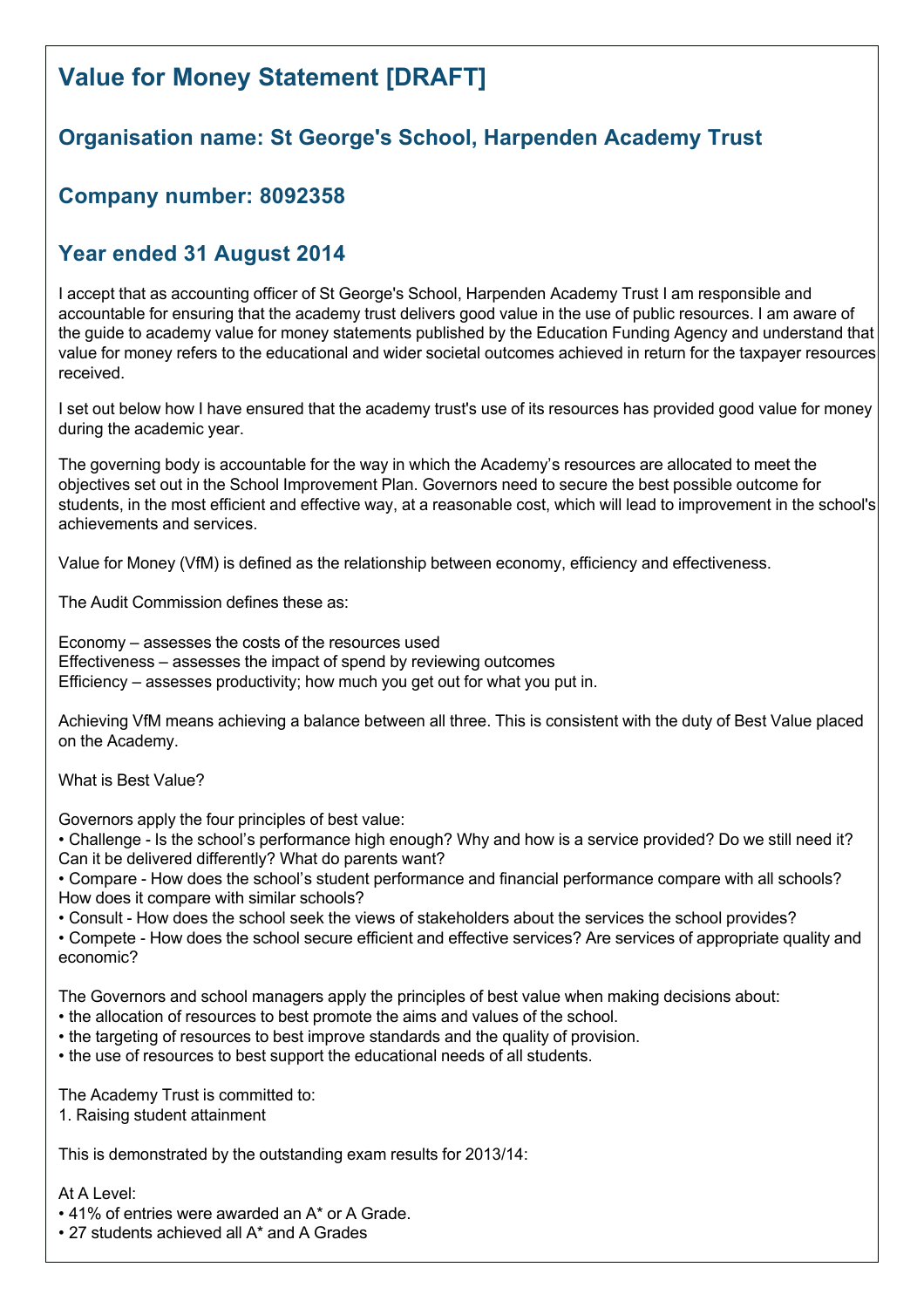#### At GCSE level:

- 93% of students achieved at least five A\*C grades
- 90% of students achieved five A\*C grades including English and Maths
- 58% of students achieved at least five A\*& A grades

Full details are available on the Academy website http://www.stgeorges.herts.sch.uk/

The Academy is developing and embedding tracking systems for individual students and groups of students that track levels of progress from Key Stage 2 through to Post 16. This tracking system also enables early identification of students who are not achieving their full potential so that interventions can be put in place to meet their target grades. All interventions are assessed for impact on an 8-weekly basis.

2. Robust governance and oversight of Academy Trust finances

The Academy has appointed Kingston Smith LLP as their external auditors to ensure the Academy's accounts give a true and fair view of the state of the charitable company's affairs and that the statements have been properly prepared in accordance with UKGAAP, Companies Act 2006 and the Academies Accounts Direction 2013 to 2014. Kingston Smith also give their opinion on whether the information in the trustees' report is consistent with the financial statements and other matters on which they are required to report by exception.

In addition, the Academy has appointed a Responsible Officer to provide an independent oversight of the Academy's financial affairs, including providing the governing body with on-going assurance that:

- the financial responsibilities of the governing body are being properly discharged;
- sound systems of internal financial control are being maintained; and
- financial considerations are fully taken into account in reaching decisions.

The Responsible Officer provides a written report to finance staff, so that they can improve any areas that have been highlighted as requiring improvement and to each Finance and General Purposes Committee of the Academy.

The Finance and General Purposes Committee receives termly budget monitoring reports and management accounts and reviews these. The full Governing Body approves the budget each year and is mindful of the need to balance expenditure against income to ensure the Academy Trust remains a 'going concern'. The Governing Body also receives, reviews and approves the Annual Accounts and responds to issues raised in the External Auditors Management Reports on the financial statements and on regularity.

3. Ensuring the operation of the Trust demonstrates good value for money and efficient and effective use of resources

The Academy regularly benchmarks financial performance against other academy trusts to demonstrate that the Trust provides good value for money.

Staff are deployed to provide best value in terms of quality of teaching, quality of learning, adult-student ratio, and curriculum management.

The allocation and use of teaching areas, support areas and communal areas are carefully considered to provide the best environment for teaching and learning. Equipment, materials and services are deployed to provide students and staff with resources which support a high quality of teaching and learning.

In addition, tender exercises are regularly undertaken to ensure that higher value contracts are assessed against the marketplace on a regular basis to ensure that long term contracts remain competitive.

Procedures for assessing need, and obtaining goods and services which provide "best value" in terms of suitability, efficiency, time, and cost are detailed in the Academy's Competitive Tendering/Procurement Procedure.

### 4. Reviewing controls and managing risks

Regular budget monitoring reports are produced by the Business & Finance Director and reviewed by the Governing Body and Headmaster and any necessary remedial action is taken to address any significant variances that may have an impact on the budget out-turn.